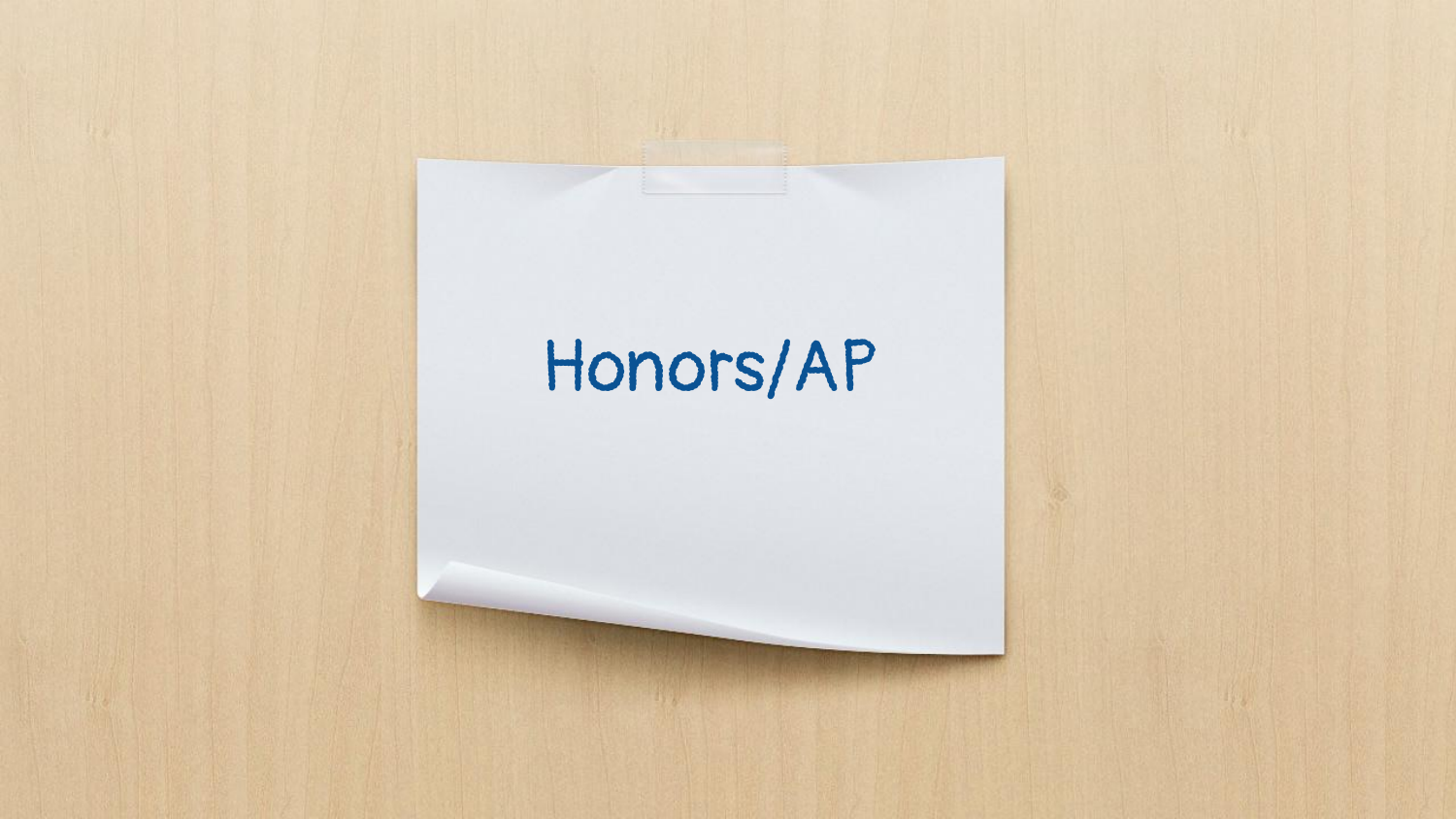

✗ Explanation of... ✗ Pre-AP/ AP Track ✗ Difference between AP/DC

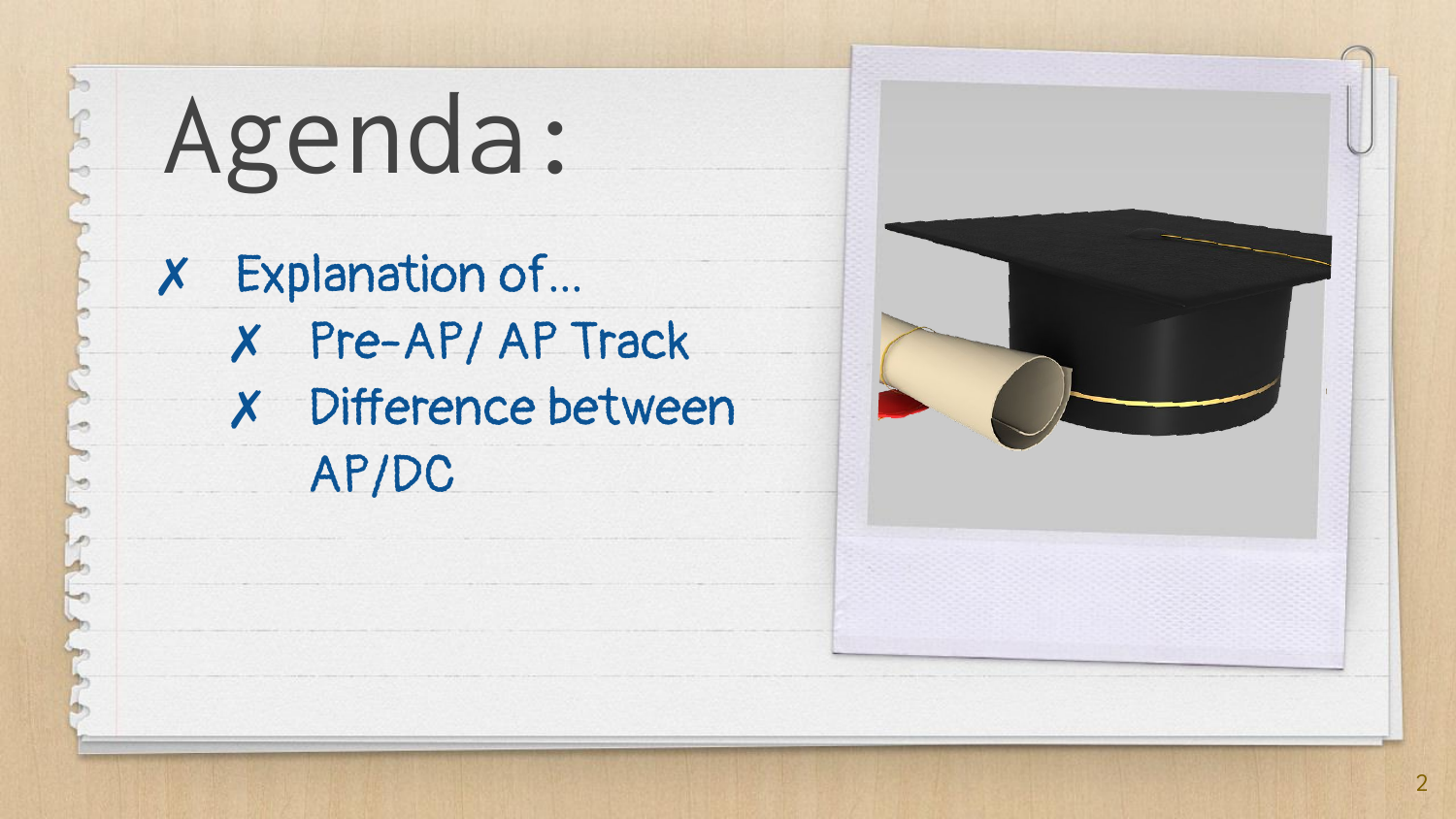### What is AP?

★ Advanced Placement is a national program that provides students with the opportunity to earn college credit while in high school.

 $\star$  To earn college credit, students must take the AP exam and earn a specific score (3-5 points depending on various university standards).



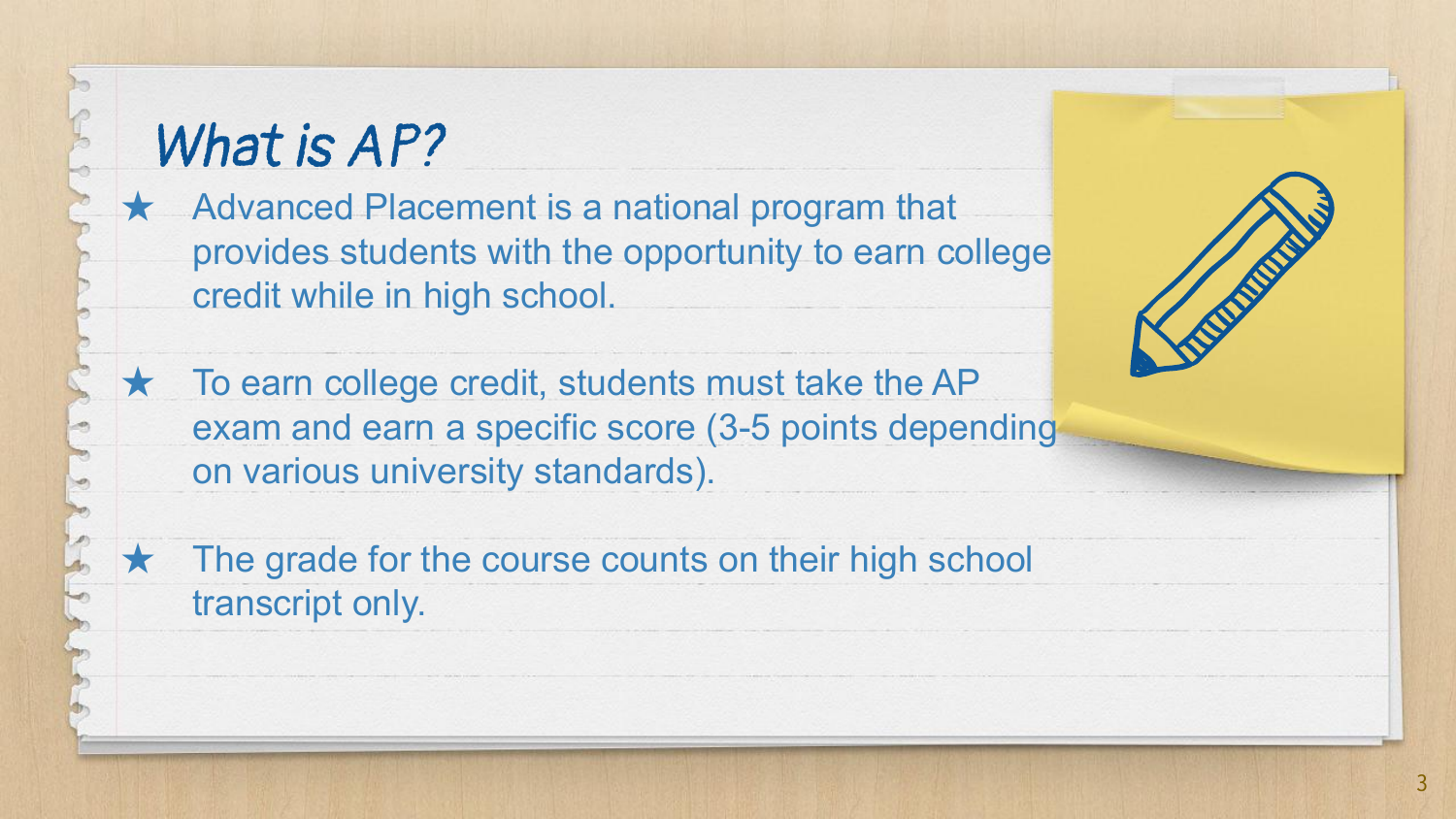# What is AP?

- ★ AP teachers pride themselves on creating and maintaining academic rigorous standards. Additionally, the score on the exam is separate from the class grade (score does not impact the grade). At CGHS, most AP courses aren't offered until sophomore/junior/senior year.
	- Must meet prerequisites for AP course
	- Many require staff recommendation
	- Students may intermittently take AP courses throughout their HS careers.
	- Students also can take AP and dual credit courses.

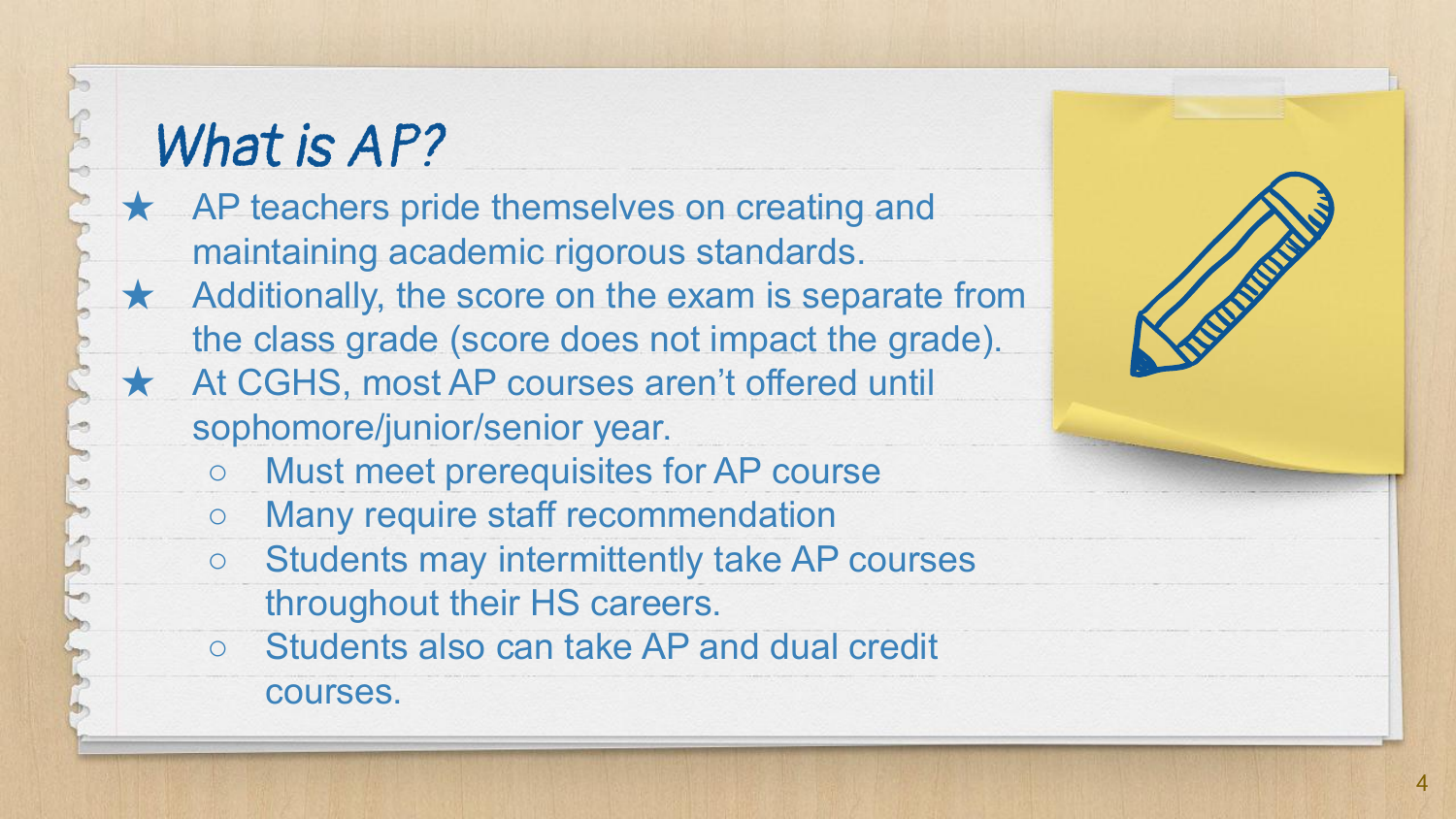# So, how do the AP and EC Dual Credit compare?

|                       | <b>AP</b>                                                                                                               | <b>Dual Credit</b>                                                                                                           |
|-----------------------|-------------------------------------------------------------------------------------------------------------------------|------------------------------------------------------------------------------------------------------------------------------|
| <b>Affiliation</b>    | No affiliation to any university                                                                                        | Students are considered high school<br>students and part-time Vincennes students                                             |
| <b>Grades</b>         | Do not transfer                                                                                                         | Grades become part of the student's<br>official college transcript if the student<br>attends the credit issuing institution. |
| Weighted              | Yes--all                                                                                                                | <b>Yes--majority</b>                                                                                                         |
| <b>College Credit</b> | Earning a 3-5 on exam. Each university<br>varies in the amount of credit given.<br>Coursework is nationally recognized. | A "C" or higher in the course earns the<br>student college credit transcripted through<br>VU.                                |
| <b>Cost Savings</b>   | Most exams are paid by the<br>state--tuition savings varies depending<br>upon performance of exam.                      | \$25-75 per credit hour. Compared to<br>\$200-400 credit hour at the university level.                                       |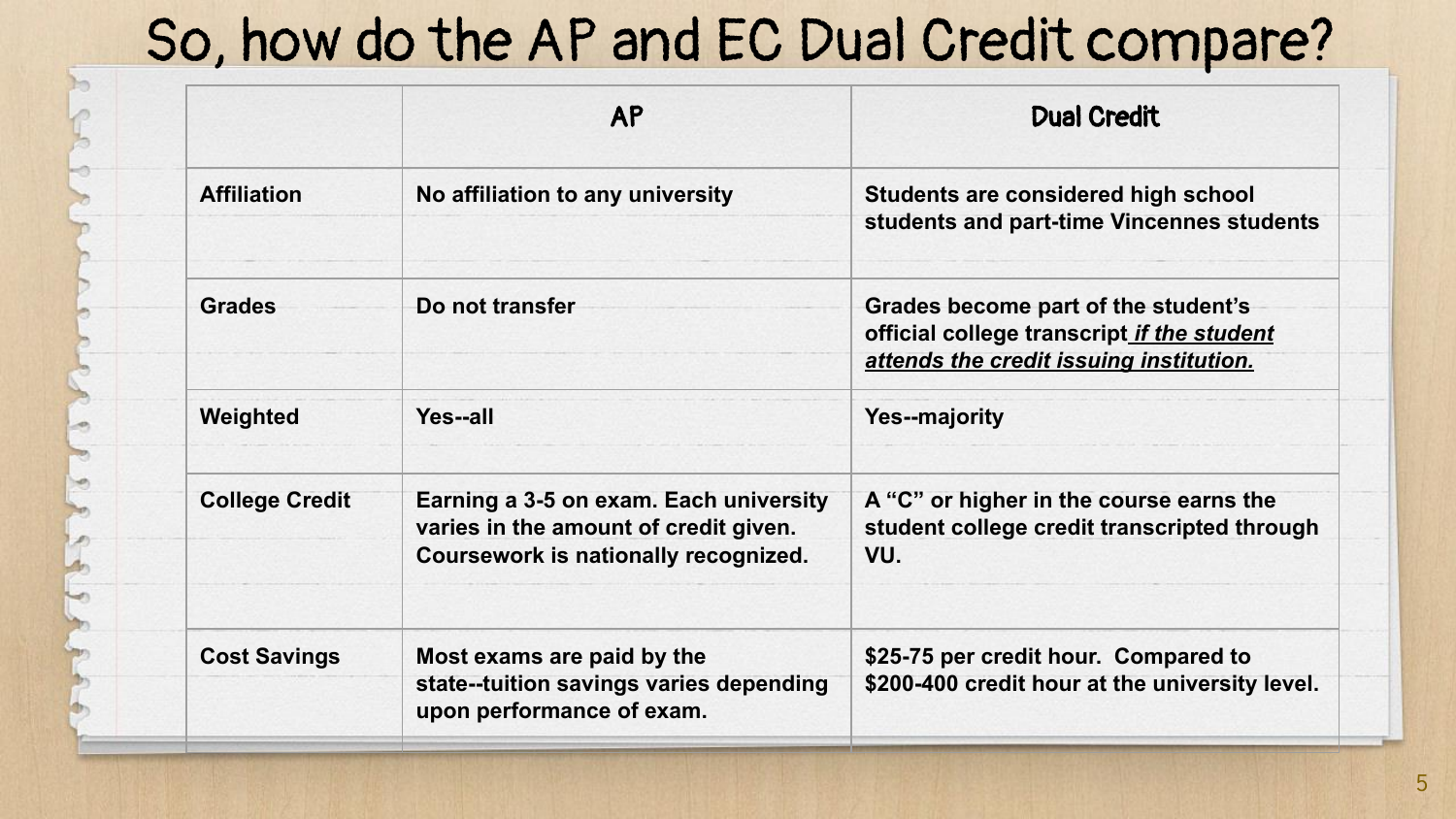#### So...what's the difference between EC, AP STGEC and AP?

|                                | <b>EC STGEC</b>                                  | AP STGEC                                              | AP                        |
|--------------------------------|--------------------------------------------------|-------------------------------------------------------|---------------------------|
| Cohort                         | Cohort of 125 (ish)                              | <b>No</b>                                             | <b>No</b>                 |
| Path                           | <b>STGEC or Associate's</b><br>Degree            | <b>STGEC</b>                                          | No path<br>--Ala Carte    |
| <b>Credit</b><br><b>Earned</b> | Mostly dual credit<br>with EC teachers           | <b>Mostly AP</b><br>(6 classes must be<br>through VU) | <b>Only AP</b>            |
| Weighted                       | Over half                                        | Nearly all                                            | <b>All</b>                |
| Support                        | VU Math and English tutor,<br>classroom teachers | <b>Classroom teachers</b>                             | <b>Classroom teachers</b> |

G